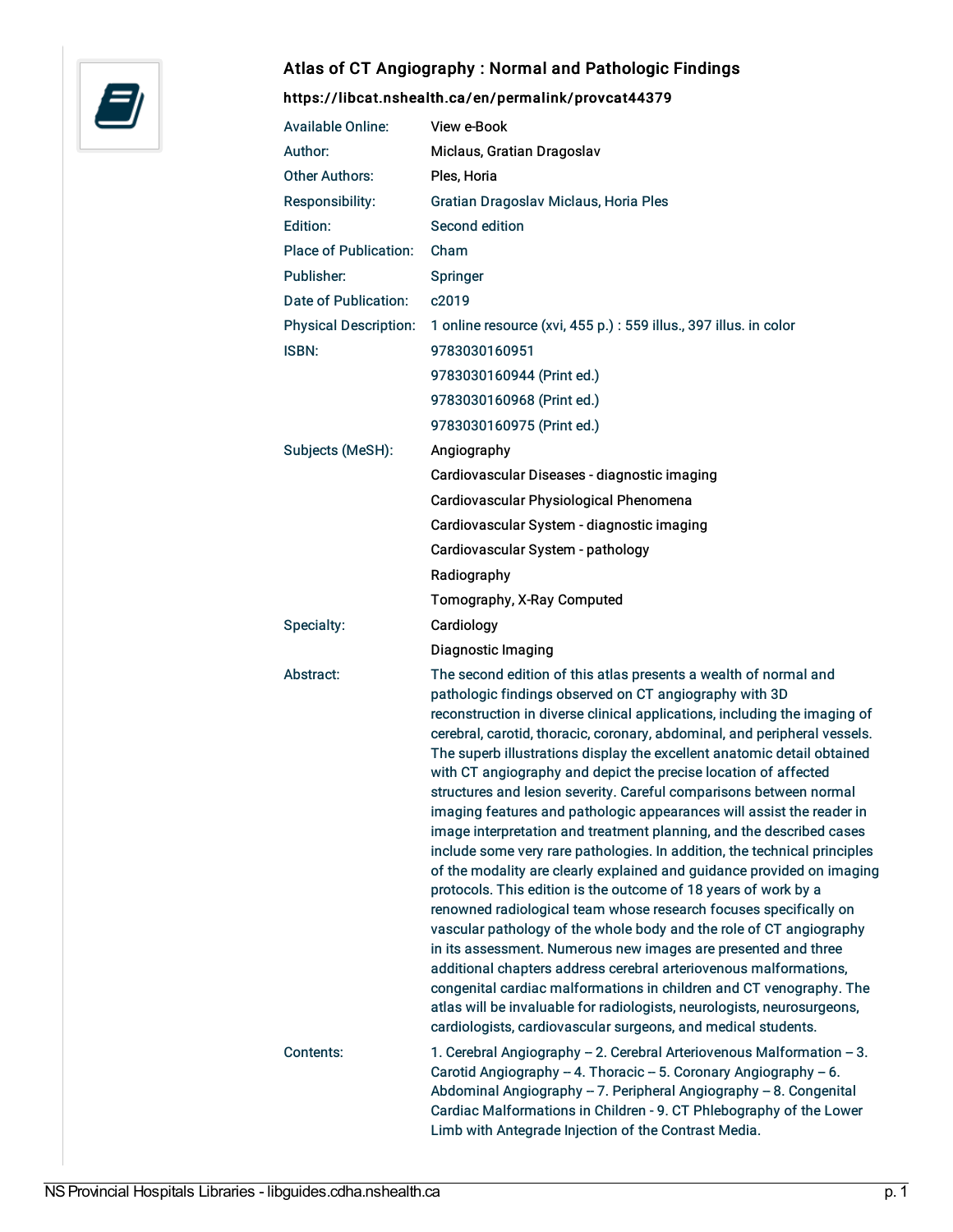| Format:                  | e-Book |
|--------------------------|--------|
| <b>Publication Type:</b> | Atlas  |
| Location:                | Online |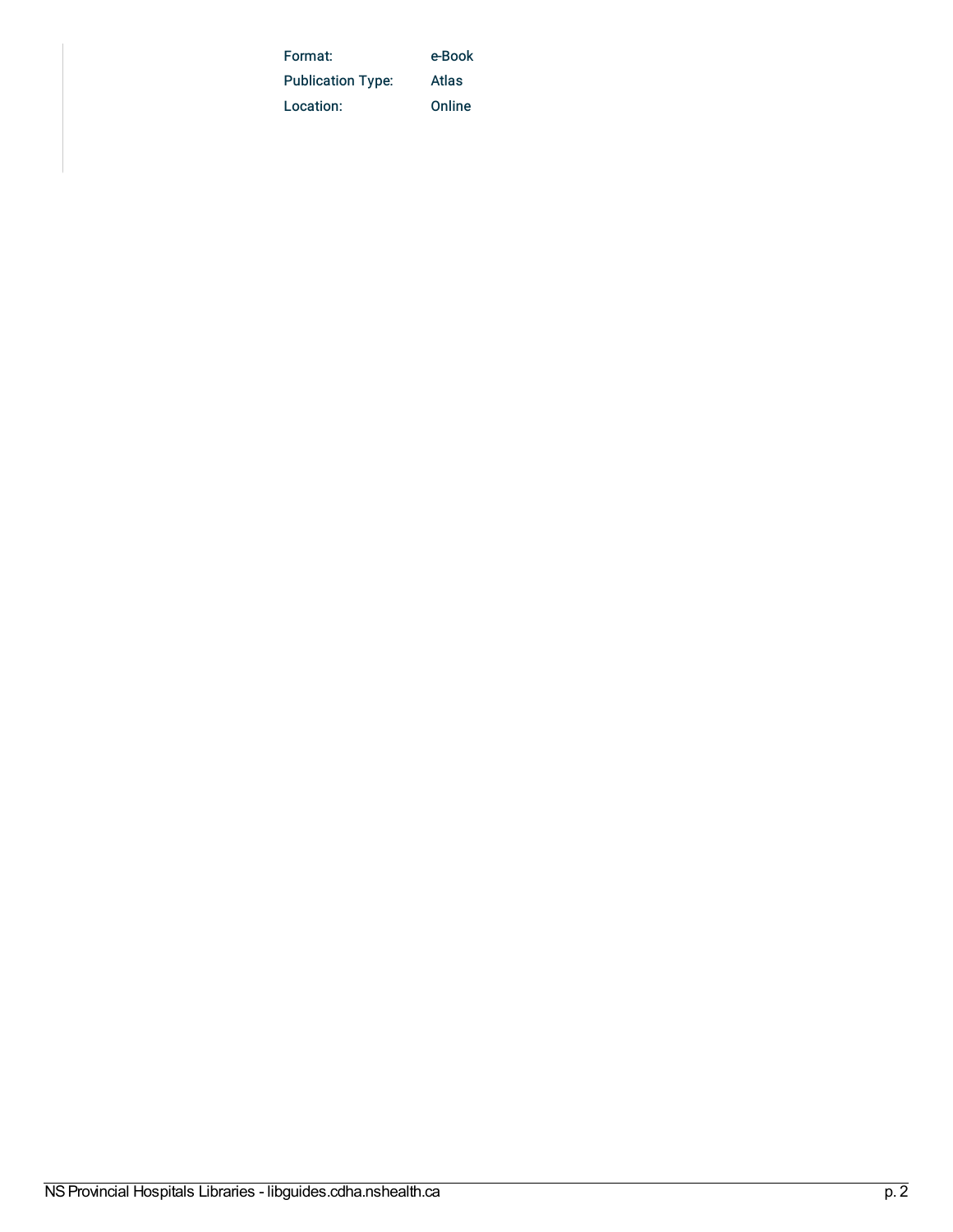

# Atlas of CT angiography : normal and pathologic findings

# <https://libcat.nshealth.ca/en/permalink/provcat33611>

| <b>Available Online:</b>     | View e-Book                                                                                                                                                                                                                                                                                                                                                                                                                                                                                                                                                                                                                                                                                                                                                                                                                                                                                                                                                                                                   |
|------------------------------|---------------------------------------------------------------------------------------------------------------------------------------------------------------------------------------------------------------------------------------------------------------------------------------------------------------------------------------------------------------------------------------------------------------------------------------------------------------------------------------------------------------------------------------------------------------------------------------------------------------------------------------------------------------------------------------------------------------------------------------------------------------------------------------------------------------------------------------------------------------------------------------------------------------------------------------------------------------------------------------------------------------|
| Author:                      | Miclaus, Gratian Dragoslav                                                                                                                                                                                                                                                                                                                                                                                                                                                                                                                                                                                                                                                                                                                                                                                                                                                                                                                                                                                    |
| <b>Other Authors:</b>        | Ples, Horia                                                                                                                                                                                                                                                                                                                                                                                                                                                                                                                                                                                                                                                                                                                                                                                                                                                                                                                                                                                                   |
| <b>Responsibility:</b>       | Gratian Dragoslav Miclaus, Horia Ples                                                                                                                                                                                                                                                                                                                                                                                                                                                                                                                                                                                                                                                                                                                                                                                                                                                                                                                                                                         |
| <b>Place of Publication:</b> | Cham, Switzerland                                                                                                                                                                                                                                                                                                                                                                                                                                                                                                                                                                                                                                                                                                                                                                                                                                                                                                                                                                                             |
| Publisher:                   | Springer                                                                                                                                                                                                                                                                                                                                                                                                                                                                                                                                                                                                                                                                                                                                                                                                                                                                                                                                                                                                      |
| Date of Publication:         | c2014                                                                                                                                                                                                                                                                                                                                                                                                                                                                                                                                                                                                                                                                                                                                                                                                                                                                                                                                                                                                         |
| <b>Physical Description:</b> | 1 online resource (xi, 198 pages)                                                                                                                                                                                                                                                                                                                                                                                                                                                                                                                                                                                                                                                                                                                                                                                                                                                                                                                                                                             |
| <b>ISBN:</b>                 | 9783319052847 (electronic bk.)                                                                                                                                                                                                                                                                                                                                                                                                                                                                                                                                                                                                                                                                                                                                                                                                                                                                                                                                                                                |
|                              | 3319052845 (electronic bk.)                                                                                                                                                                                                                                                                                                                                                                                                                                                                                                                                                                                                                                                                                                                                                                                                                                                                                                                                                                                   |
|                              | 3319052837 (print)                                                                                                                                                                                                                                                                                                                                                                                                                                                                                                                                                                                                                                                                                                                                                                                                                                                                                                                                                                                            |
|                              | 9783319052830 (print)                                                                                                                                                                                                                                                                                                                                                                                                                                                                                                                                                                                                                                                                                                                                                                                                                                                                                                                                                                                         |
| Subjects (MeSH):             | Angiography - Atlases                                                                                                                                                                                                                                                                                                                                                                                                                                                                                                                                                                                                                                                                                                                                                                                                                                                                                                                                                                                         |
|                              | Cardiovascular Physiological Phenomena - Atlases                                                                                                                                                                                                                                                                                                                                                                                                                                                                                                                                                                                                                                                                                                                                                                                                                                                                                                                                                              |
|                              | Cardiovascular System - pathology - Atlases                                                                                                                                                                                                                                                                                                                                                                                                                                                                                                                                                                                                                                                                                                                                                                                                                                                                                                                                                                   |
|                              | Tomography, X-Ray Computed - Atlases                                                                                                                                                                                                                                                                                                                                                                                                                                                                                                                                                                                                                                                                                                                                                                                                                                                                                                                                                                          |
| Subjects (LCSH):             | Angiography - Atlases                                                                                                                                                                                                                                                                                                                                                                                                                                                                                                                                                                                                                                                                                                                                                                                                                                                                                                                                                                                         |
|                              | Tomography - Atlases                                                                                                                                                                                                                                                                                                                                                                                                                                                                                                                                                                                                                                                                                                                                                                                                                                                                                                                                                                                          |
|                              | Angiography - Digital techniques                                                                                                                                                                                                                                                                                                                                                                                                                                                                                                                                                                                                                                                                                                                                                                                                                                                                                                                                                                              |
|                              | Cardiology                                                                                                                                                                                                                                                                                                                                                                                                                                                                                                                                                                                                                                                                                                                                                                                                                                                                                                                                                                                                    |
|                              | Neurology                                                                                                                                                                                                                                                                                                                                                                                                                                                                                                                                                                                                                                                                                                                                                                                                                                                                                                                                                                                                     |
| Abstract:                    | This atlas presents normal and pathologic findings observed on CT<br>angiography with 3D reconstruction in a diverse range of clinical<br>applications, including the imaging of cerebral, carotid, thoracic,<br>coronary, abdominal, and peripheral vessels. The superb illustrations<br>display the excellent anatomic detail obtained with CT angiography<br>and depict the precise location of affected structures and lesion<br>severity. Careful comparisons between normal imaging features and<br>pathologic appearances will assist the reader in image interpretation<br>and treatment planning, and the described cases include some very rare<br>pathologies. In addition, the technical principles of the modality are<br>clearly explained and guidance provided on imaging protocols. This<br>atlas will be of value both to those in training and to more experienced<br>practitioners within not only radiology but also cardiovascular surgery,<br>neurosurgery, cardiology, and neurology. |
| Contents:                    | Cerebral Angiography - Carotid Angiography - Thoracic Angiography -<br>Coronary Angiography - Abdominal Angiography - Peripheral<br>Angiography.                                                                                                                                                                                                                                                                                                                                                                                                                                                                                                                                                                                                                                                                                                                                                                                                                                                              |
| Format:                      | e-Book                                                                                                                                                                                                                                                                                                                                                                                                                                                                                                                                                                                                                                                                                                                                                                                                                                                                                                                                                                                                        |
| Location:                    | Online                                                                                                                                                                                                                                                                                                                                                                                                                                                                                                                                                                                                                                                                                                                                                                                                                                                                                                                                                                                                        |

# Stress and Cardiovascular Disease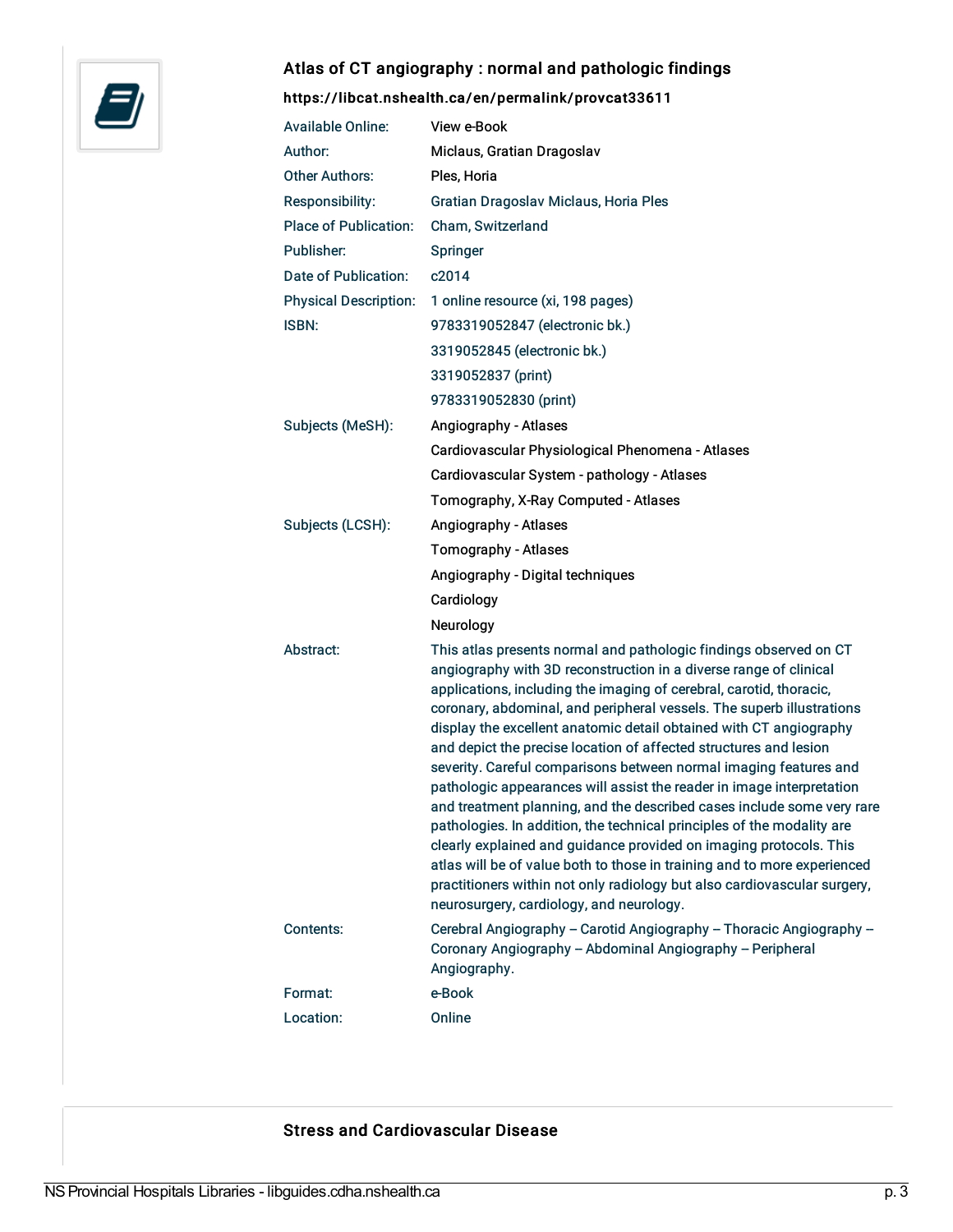#### <https://libcat.nshealth.ca/en/permalink/provcat31038>

individuals.



| <b>Available Online:</b>     | View e-Book                                                                                                                                                                                                                                                                                                                                                                                                                                                                                                                                                                                                                                             |
|------------------------------|---------------------------------------------------------------------------------------------------------------------------------------------------------------------------------------------------------------------------------------------------------------------------------------------------------------------------------------------------------------------------------------------------------------------------------------------------------------------------------------------------------------------------------------------------------------------------------------------------------------------------------------------------------|
| <b>Other Authors:</b>        | Hjemdahl, Paul                                                                                                                                                                                                                                                                                                                                                                                                                                                                                                                                                                                                                                          |
|                              | Steptoe, Andrew                                                                                                                                                                                                                                                                                                                                                                                                                                                                                                                                                                                                                                         |
|                              | Rosengren, Annika                                                                                                                                                                                                                                                                                                                                                                                                                                                                                                                                                                                                                                       |
| Responsibility:              | Paul Hjemdahl, Andrew Steptoe, Annika Rosengren, editors                                                                                                                                                                                                                                                                                                                                                                                                                                                                                                                                                                                                |
| <b>Place of Publication:</b> | London                                                                                                                                                                                                                                                                                                                                                                                                                                                                                                                                                                                                                                                  |
| Publisher:                   | <b>Springer</b>                                                                                                                                                                                                                                                                                                                                                                                                                                                                                                                                                                                                                                         |
| Date of Publication:         | c2012                                                                                                                                                                                                                                                                                                                                                                                                                                                                                                                                                                                                                                                   |
| <b>Physical Description:</b> | 1 online resource (xiii, 390 p. : 58 ill., 24 ill. in color)                                                                                                                                                                                                                                                                                                                                                                                                                                                                                                                                                                                            |
| <b>ISBN:</b>                 | 9781848824195                                                                                                                                                                                                                                                                                                                                                                                                                                                                                                                                                                                                                                           |
| Subjects (MeSH):             | Cardiovascular Diseases - psychology                                                                                                                                                                                                                                                                                                                                                                                                                                                                                                                                                                                                                    |
|                              | Cardiovascular System - pathology                                                                                                                                                                                                                                                                                                                                                                                                                                                                                                                                                                                                                       |
|                              | Stress, Psychological - complications                                                                                                                                                                                                                                                                                                                                                                                                                                                                                                                                                                                                                   |
| Subjects (LCSH):             | Cardiology                                                                                                                                                                                                                                                                                                                                                                                                                                                                                                                                                                                                                                              |
| Abstract:                    | There is a growing trend for the incorporation of stress management<br>into cardiac rehabilitation programs and into preventive cardiology.<br>However, stress is multifaceted, often misunderstood, and requires as<br>much scientific scrutiny as other pathological processes relevant to<br>cardiology. The quality of research into stress management is variable,<br>and care is required in identifying effective evidence-based methods.<br>There is thus a need for better understanding of stress and its<br>ramifications among cardiologists, other clinicians caring for cardiac<br>patients, and by those involved in primary prevention. |
|                              | Stress and Cardiovascular Disease provides an up to date survey of<br>research, highlighting the clinical implications of physiological and<br>population studies of stress. Each chapter addresses a particular<br>aspect of this exciting field of basic and clinical research. This                                                                                                                                                                                                                                                                                                                                                                  |

multidisciplinary volume will serve as an aid to physicians in their management of stress-related issues in cardiac patients and high-risk